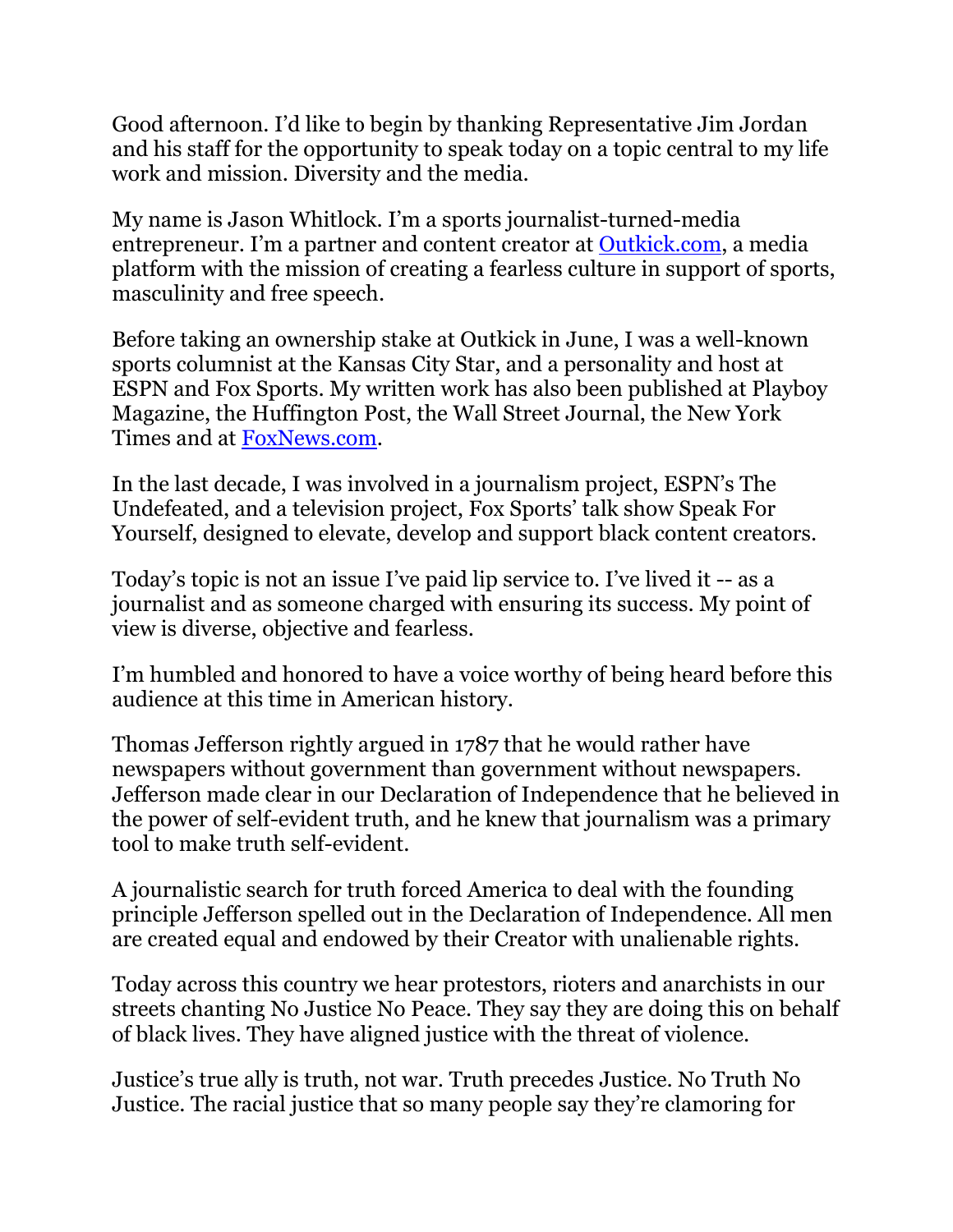cannot be won absent of truth. The healthy, strengthening diversity that so many people say they want reflected in the media cannot be built on false narratives and outright lies.

We are here today to discuss diversity and its ability to make our union more perfect.

We can't get there without first discussing our abandonment of truth. No Truth No Justice.

What is standing in the way of truth and therefore standing in the way of healing and holistic diversity?

Big Tech and Silicon Valley's hijacking of journalism. Google, Facebook, Twitter, Instagram and YouTube made race-clickbait the gold standard of American journalism. They are the stewards of Fake News.

When I graduated from Ball State University in 1990, the journalism industry catered to New York liberalism. Thirty years later the industry caters to Northern California radicalism and groupthink.

Going viral is the goal of journalism today. Producing work that triggers algorithms that lead to likes, retweets and follows is the mandate enforced by media executives.

Social media has transformed the mainstream media, turning seekers of truth into seekers of influence. It's had the same impact on athletes. They are no longer role models. They're influence peddlers. Lebron James, a basketball prodigy with more than 80 million social media followers, has more influence over news coverage than any single journalist. He is our Walter Cronkite.

Colin Kaepernick and athletes across professional sports have forced the NFL and NBA to promote the false narrative that there is a pandemic of police brutality sweeping America's black communities.

Facts do not support this narrative.

I say that having lost a cousin that I helped raise to what me and my family believe was an abuse of force by law enforcement in 2012. The outrage and pain that so many claim they feel over Breonna Taylor's tragic death in Louisville and George Floyd's death in Minneapolis I know firsthand.